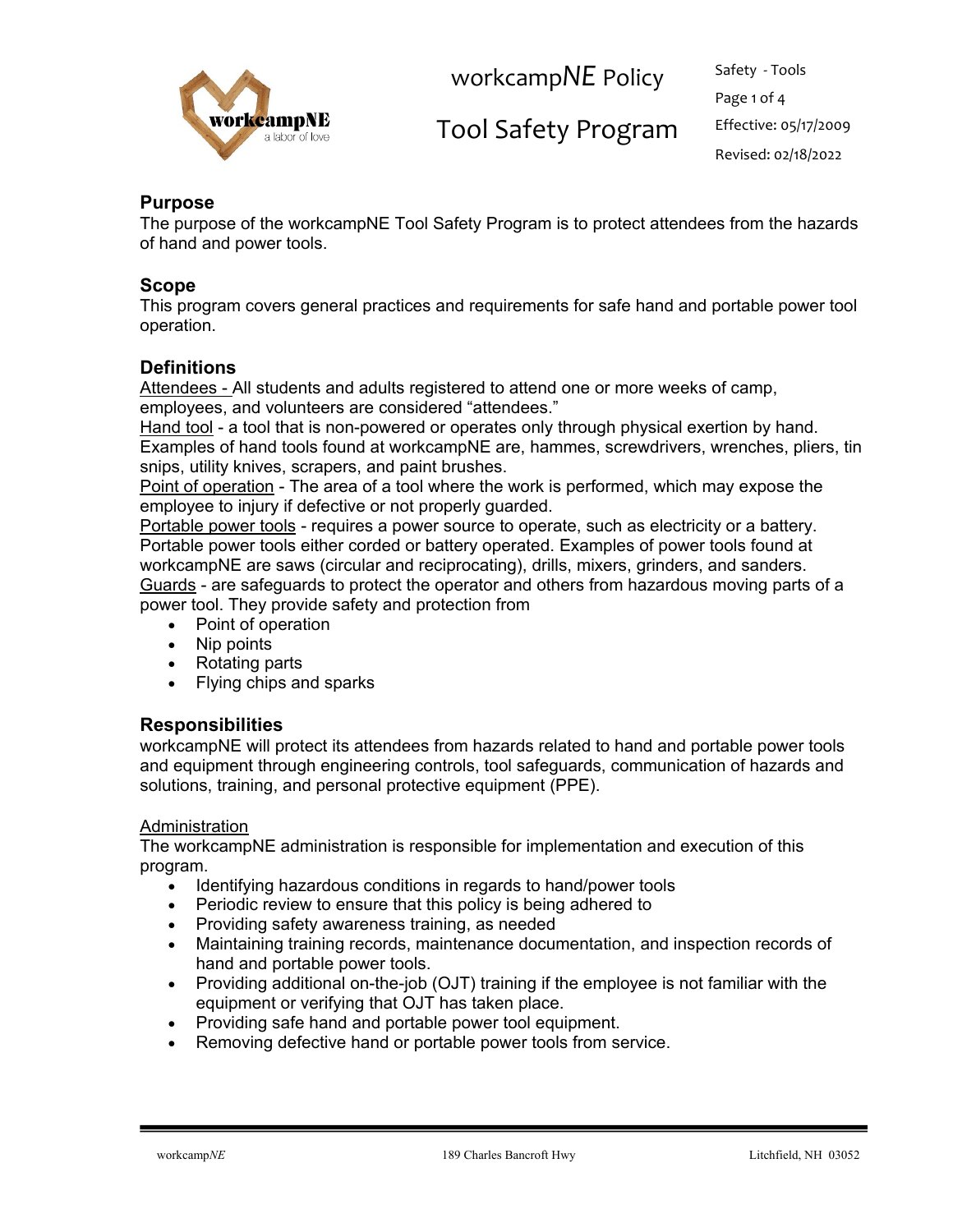

# Tool Safety Program Effective: 05/17/2009

Page 2 of 4 Revised: 02/18/2022

## Attendees

All attendees are expected to use hand and power tools responsibly. They will;

- Anticipate work hazards.
- Understand and follow the hand and power tool safety procedures in this program.
- Follow safety guidelines for the use of hand/power tools according to manufacturer's instructions.
- Inspect hand and portable power tools before use.
- Refrain from using damaged hand or portable power tools.
- Use the right tool for the job.
- Immediately pull damaged tools from use and report them to a crew leader or wcNE representative.
- Not tamper with or remove safety guards.

## **Procedure**

Operators of power tools and individuals using hand tools will adhere to the following guidelines to promote safety during usage.

Hand Tools

- Use the right tool for the job.
- Knives, and other sharp tools will be directed away from others working in close proximity.
- Knives and scissors will be kept sharp (dull tools can be more hazardous than sharp ones).
- Wrenches, including adjustable, pipe, box-end, and socket-style wrenches, will not be used when the jaws or socket are stripped or sprung in such a way that slippage occurs.
- Impact tools such as wedges and chisels will be kept free of mushroomed heads.
- Wooden-handled tools will be kept free of cracks and splinters and will be kept tightly attached to the working end of the tool.

#### Power tools

- Use the right tool for the job.
- Inspect tools prior to each use. Inspection will include the power cord and plug.
- Wear proper eye protection while operating power tools.
- Never carry a tool by the cord.
- Never pull the cord to disconnect it from the receptacle.
- Never stand in water when operating tools.
- Electric power tools will be either three-wire grounded or double-insulated and must be listed by Underwriters' Laboratories or another recognized listing agency.
- Disconnect tools and ensure a zero-energy state when not in use, prior to servicing and cleaning, and when changing accessories such as blades, bits, and cutters.
- Avoid accidental starting; do not hold fingers on the switch button while carrying a plugged-in tool.
- Maintain tools with care; keep them sharp and clean for best performance.
- Never leave tools unattended with parts still moving; even after the machine is turned off, some parts may still be capable of moving.
- Maintain good housekeeping practices by keeping the work area free of debris or other items that can get caught in tools or power equipment.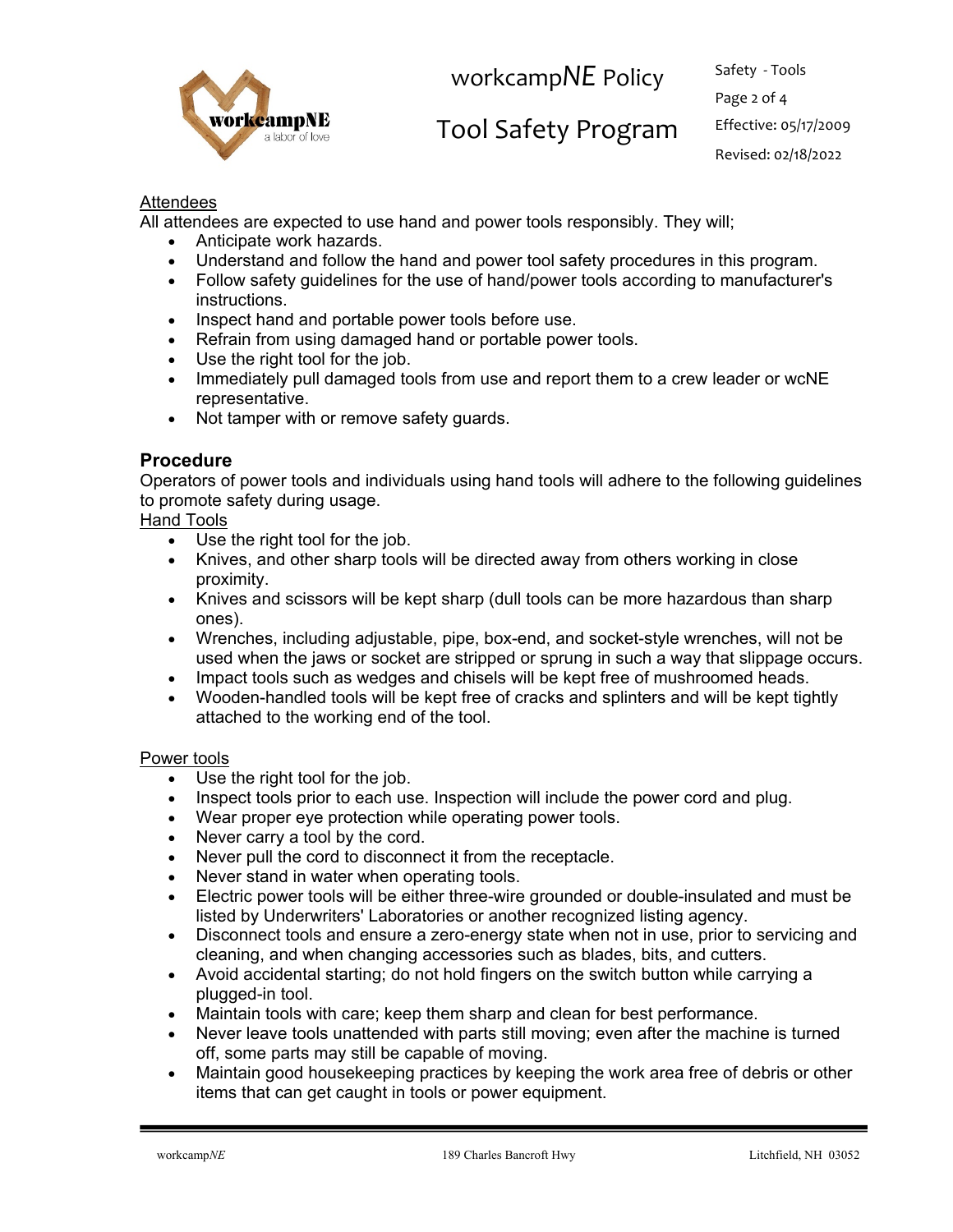

Tool Safety Program Effective: 05/17/2009

Page 3 of 4 Revised: 02/18/2022

- Follow instructions in the user's manual for the tool when lubricating and changing accessories.
- Maintain good footing and balance when operating power tools.
- Do not wear loose clothing, ties, or jewelry when operating portable power tools; such items can become caught in moving parts.
- Remove all damaged or defective portable electric tools from use and tag them: "Do Not Use."

**Guards** 

- Guards must not be removed or bypassed unless the power tool is unplugged or locked out from the power source and is in a zero-energy state.
- Notify a supervisor immediately when any unguarded moving parts or dangerous points of operation are observed. Stop work and shut down the tool until the condition is corrected.
- Do not use unauthorized or damaged guards.
- Operate power tools only when all guards are in place and properly attached according to the manufacturer's recommendations, and are functioning properly.
- If a guard is damaged, bypassed, or missing, the tool will be removed from service and tagged with "Do Not Use" until repairs can be made.

#### **Precautions**

- Never use electrical cords for hoisting or lowering tools.
- Unplug the power cord by pulling on the plug rather than pulling on the cord.
- Keep cords and hoses away from heat, oil, and sharp edges.
- Operate electrical tools only within their design limitations.
- Wear gloves and safety footwear as appropriate during use of electric tools.
- When not in use, store electrical tools in a dry place.
- Do not use electrical tools in damp or wet locations without authorization and proper precautions taken to prevent electrical shock.

#### **Hazard Assessments**

The workcampNE administration will ensure that a hazard assessment is conducted during the site assessment in each work area where hand and portable power tools may be used. The assessment will identify hazards that could expose others to; flying objects, electric shock, sparks,

punctures/lacerations, crushing forces, and others as they arise. Once hazards are identified, the staff will recommend appropriate control measures of elimination, substitution, engineering, and/or administrative and provide guidance on hazard control that is feasible/satisfactory.

## **General Safety Requirements**

Personal Protective Equipment (PPE)

Attendees using hand and power tools may be exposed to falling, flying, chipping, splashing cleaning products, dusts, and should be fitted with the appropriate PPE necessary to protect them. Safety glasses, gloves, and appropriate safety shoes are required on all sites. Since these are fitted and personal in nature, they are required to be purchased and bright to workcampNE by each attendee.